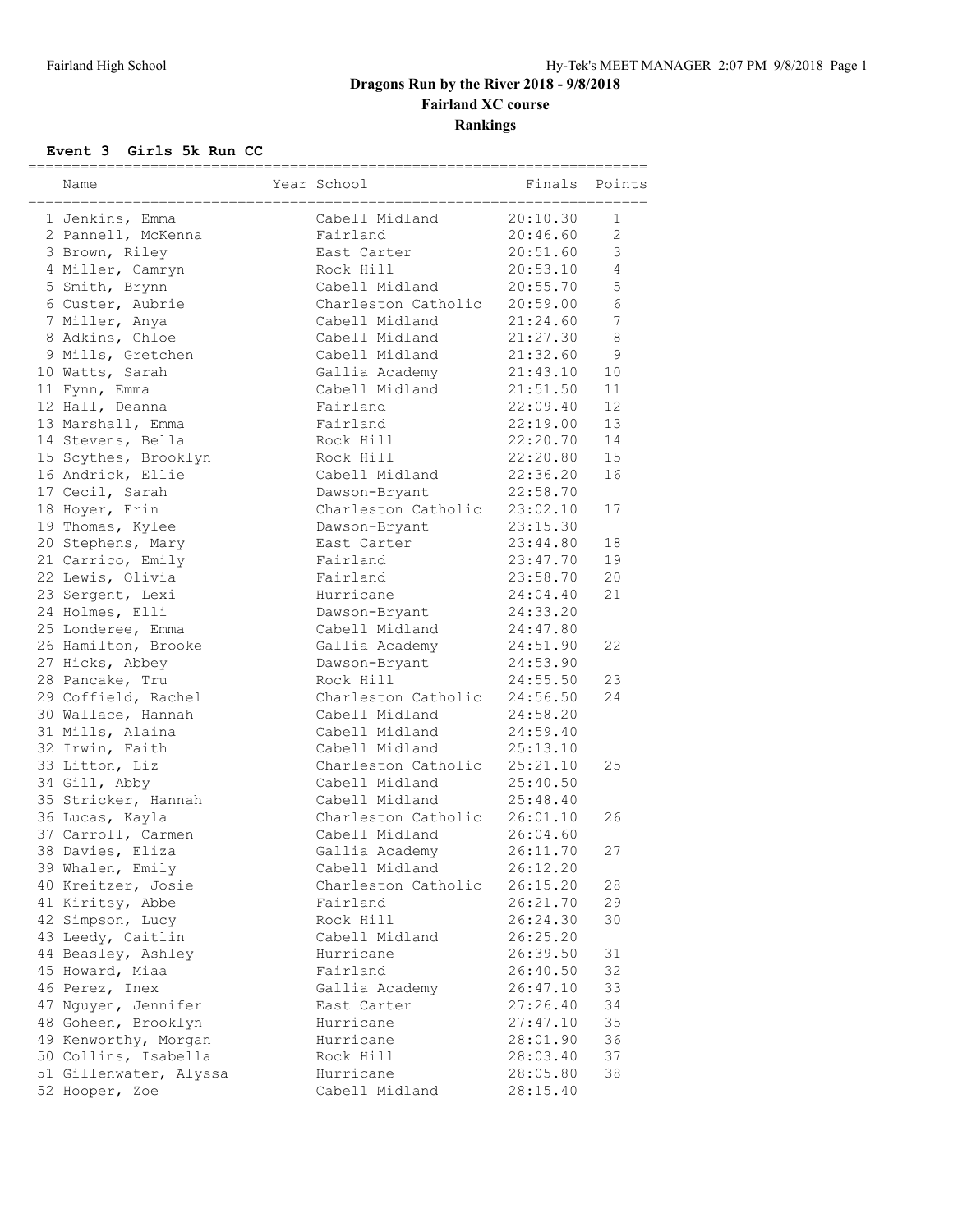## **Dragons Run by the River 2018 - 9/8/2018 Fairland XC course Rankings**

#### **....Event 3 Girls 5k Run CC**

| 53 Lewis, Sarah--Kate    | Fairland                     |                              |   |          |          | 28:21.80 |      |      |      |      |
|--------------------------|------------------------------|------------------------------|---|----------|----------|----------|------|------|------|------|
| 54 Ward, Anna Kate       |                              | Charleston Catholic          |   |          | 28:30.50 |          | 39   |      |      |      |
| 55 Davis, Ryann          |                              | Cabell Midland               |   |          | 28:39.50 |          |      |      |      |      |
| 56 Stewart, Paige        | Hurricane                    |                              |   |          | 28:55.50 |          | 40   |      |      |      |
| 57 Turman, Olivia        | Cabell Midland               |                              |   | 28:58.60 |          |          |      |      |      |      |
| 58 Hayes, Kelley         |                              | Charleston Catholic 29:05.00 |   |          |          |          |      |      |      |      |
| 59 Fields, Kelly         |                              | Cabell Midland               |   |          | 29:14.10 |          |      |      |      |      |
| 60 Riddle, Madelaine     | Hurricane                    |                              |   |          |          | 29:44.10 | 41   |      |      |      |
| 61 Collins, Erica        | Ironton                      |                              |   |          |          | 30:13.10 | 42   |      |      |      |
| 62 Thacker, Callie       | Ironton                      |                              |   |          | 30:29.70 |          | 43   |      |      |      |
| 63 Murray-Shrader, Paige |                              | Cabell Midland               |   |          | 30:34.50 |          |      |      |      |      |
| 64 Ferrell, Mirielle     | Hurricane                    |                              |   |          | 30:36.60 |          |      |      |      |      |
| 65 Wylie, Olivia         | Ironton                      |                              |   |          | 30:38.20 |          | 44   |      |      |      |
| 66 Gleichauf, Alaina     | Ironton                      |                              |   |          | 30:40.30 |          | 45   |      |      |      |
| 67 Zornes, Lilly         | Ironton                      |                              |   |          | 30:45.20 |          | 46   |      |      |      |
| 68 Bowman, Haley         |                              | Hurricane                    |   |          | 30:51.40 |          |      |      |      |      |
| 69 Lovejoy, Karsyn       | Cabell Midland               |                              |   |          | 31:00.70 |          |      |      |      |      |
| 70 Bishop, Ariana        | Hurricane                    |                              |   |          | 31:03.50 |          |      |      |      |      |
| 71 Miller, Charlotte     | Cabell Midland               |                              |   |          | 31:08.00 |          |      |      |      |      |
| 72 Stevenson, Alexis     |                              | Cabell Midland               |   |          | 31:09.70 |          |      |      |      |      |
| 73 Facemire, Taylor      |                              | Gallia Academy               |   |          | 31:17.20 |          | 47   |      |      |      |
| 74 Dimsdale, Rebekah     | Hurricane                    |                              |   |          | 32:01.20 |          |      |      |      |      |
| 75 Owens, Marisa         |                              | Cabell Midland               |   |          | 32:10.30 |          |      |      |      |      |
| 76 Elksnis, Lexi         | Charleston Catholic 32:27.40 |                              |   |          |          |          |      |      |      |      |
| 77 Flemming, Kate        | Fairland                     |                              |   |          | 32:28.80 |          |      |      |      |      |
| 78 Lewis, Tori           | Hurricane                    |                              |   |          | 32:33.90 |          |      |      |      |      |
| 79 Greenlee, Sydney      |                              | Gallia Academy               |   |          | 33:02.20 |          | 48   |      |      |      |
| 80 Carpenter, Isabelle   |                              | Symmes Valley                |   |          | 33:07.10 |          |      |      |      |      |
| 81 Moncada, Olivia       | Hurricane                    |                              |   |          | 33:45.10 |          |      |      |      |      |
| 82 Short, Carlin         |                              | Gallia Academy               |   |          | 34:02.90 |          | 49   |      |      |      |
| 83 McCleese, Maggie      |                              | Symmes Valley                |   |          | 34:04.60 |          |      |      |      |      |
| 84 Connelly, Madison     |                              | Gallia Academy               |   |          | 34:20.10 |          |      |      |      |      |
| 85 Copeland, Alice       |                              | East Carter                  |   |          | 35:04.20 |          | 50   |      |      |      |
| 86 Robinette, Hannah     |                              | East Carter                  |   |          | 35:38.90 |          | 51   |      |      |      |
| 87 Comer, Mady           |                              | Cabell Midland               |   |          | 35:43.30 |          |      |      |      |      |
| 88 Wright, Jodi          | Hurricane                    |                              |   |          | 36:24.70 |          |      |      |      |      |
| 89 Bush, Josalynn        | East Carter                  |                              |   |          | 36:42.00 |          | 52   |      |      |      |
| 90 Hager, Maddie         | Hurricane                    |                              |   | 36:42.10 |          |          |      |      |      |      |
| 91 Marxen, Alyssa        |                              | Gallia Academy               |   |          | 37:17.80 |          |      |      |      |      |
| 92 Sergent, Hattie       | Hurricane                    |                              |   |          | 38:31.90 |          |      |      |      |      |
| 93 Gannon, Mia           | Rock Hill                    |                              |   | 38:53.70 |          | 53       |      |      |      |      |
| 94 Majher, Cierra        | South Point                  |                              |   |          | 39:23.40 |          |      |      |      |      |
| 95 Russell, Alex         | Gallia Academy               |                              |   |          | 40:19.20 |          |      |      |      |      |
| 96 Pennington, Kylie     | East Carter                  |                              |   |          |          | 41:25.00 | 54   |      |      |      |
|                          |                              | Team Scores                  |   |          |          |          |      |      |      |      |
| Rank Team                | Total                        | ı                            | 2 | 3        | 4        | 5        | $*6$ | $*7$ | $*8$ | $*9$ |
|                          |                              |                              |   |          |          |          |      |      |      |      |